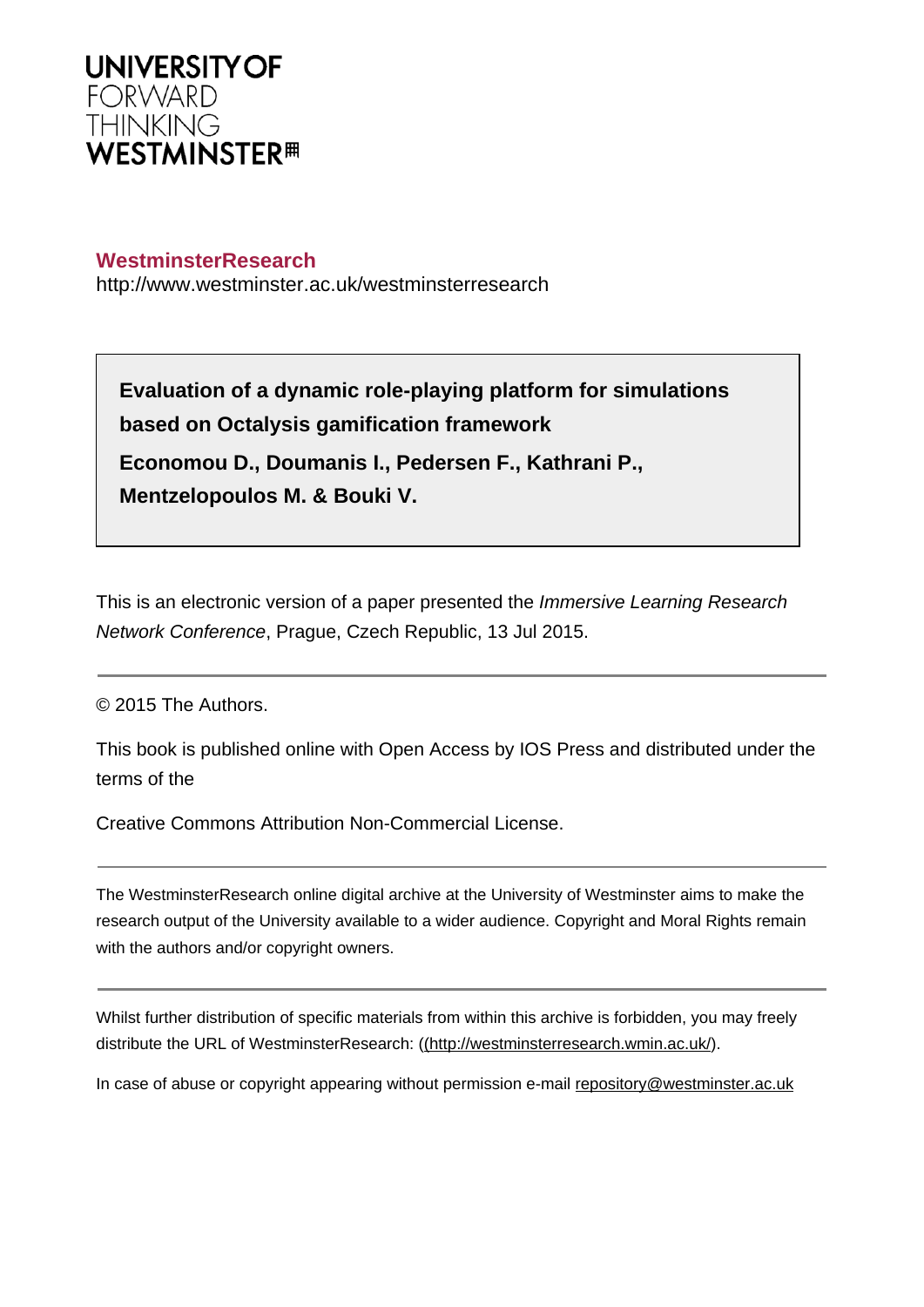# Evaluation of a dynamic role-plaSGying platform for simulations based on Octalysis gamification framework

Daphne Economou<sup>a, 1</sup>, Ioannis Doumanis<sup>b</sup>, Frands Pedersen<sup>a</sup>, Paresh Kathrani<sup>a</sup>, Markos Mentzelopoulos<sup>a</sup>, and Vassiliki Bouki<sup>a</sup> <sup>a</sup>*Department of Computer Science, University of Westminster, London, UK* <sup>b</sup>*CTVC Ltd, UK*

> **Abstract.** The use of serious games (SG) in education and their pedagogical benefit is being widely recognized. However, effective integration of SGs in education depends on addressing two big challenges: successful incorporation of motivation and engagement that can lead to learning; and high cost and specialised skills associated with customised development to achieve the required pedagogical results. This paper presents a SG platform that offers tools to educators to dynamically create three dimensional (3D) scenes and verbal and non-verbal interaction with fully embodied conversational agents (ECA) that can be used to simulate numerous educational scenarios. We then evaluate the effectiveness of the platform in terms of supporting the creation of motivating and engaging educational simulations based on the Octalysis gamification framework. The latter includes a number of game design elements that can be used as appropriate in the optimization of the experience in each phase of the player's journey. We conclude with directions of the further extension to our platform to address the aforementioned gamification framework, as well as directions for further development of the Octalysis framework.

> **Keywords.** Gamification, framework, Octalysis, dynamic, role-playing platform, simulations, cognitive, learning

## **1. Introduction**

A number of projects have investigated the use of SG in education and their pedagogical benefit is being widely recognized. The successful use of SG for learning is based on adopting gamified elements that support increased motivation and engagements which are usually considered prerequisites that lead to learning. The incorporation of game elements in non-game contexts is widely referred to as "gamification["\[1\]\[2\].](#page-8-0) Gamification is being increasingly recognized [\[5\]](#page-8-1) as the process/technique of extracting motivating and engaging elements found in games and applying them to real-world productive or educational activities. Chou [\[2\],](#page-8-2) recognizes this process as "Human-Focused Design" or else User-Centered Design (UCD), which appreciates user motives, cognitive and emotional states and therefore optimizes for their feelings, motivations, and engagement, as opposed to "Function-Focused Design",

1

<sup>&</sup>lt;sup>1</sup> Corresponding Author.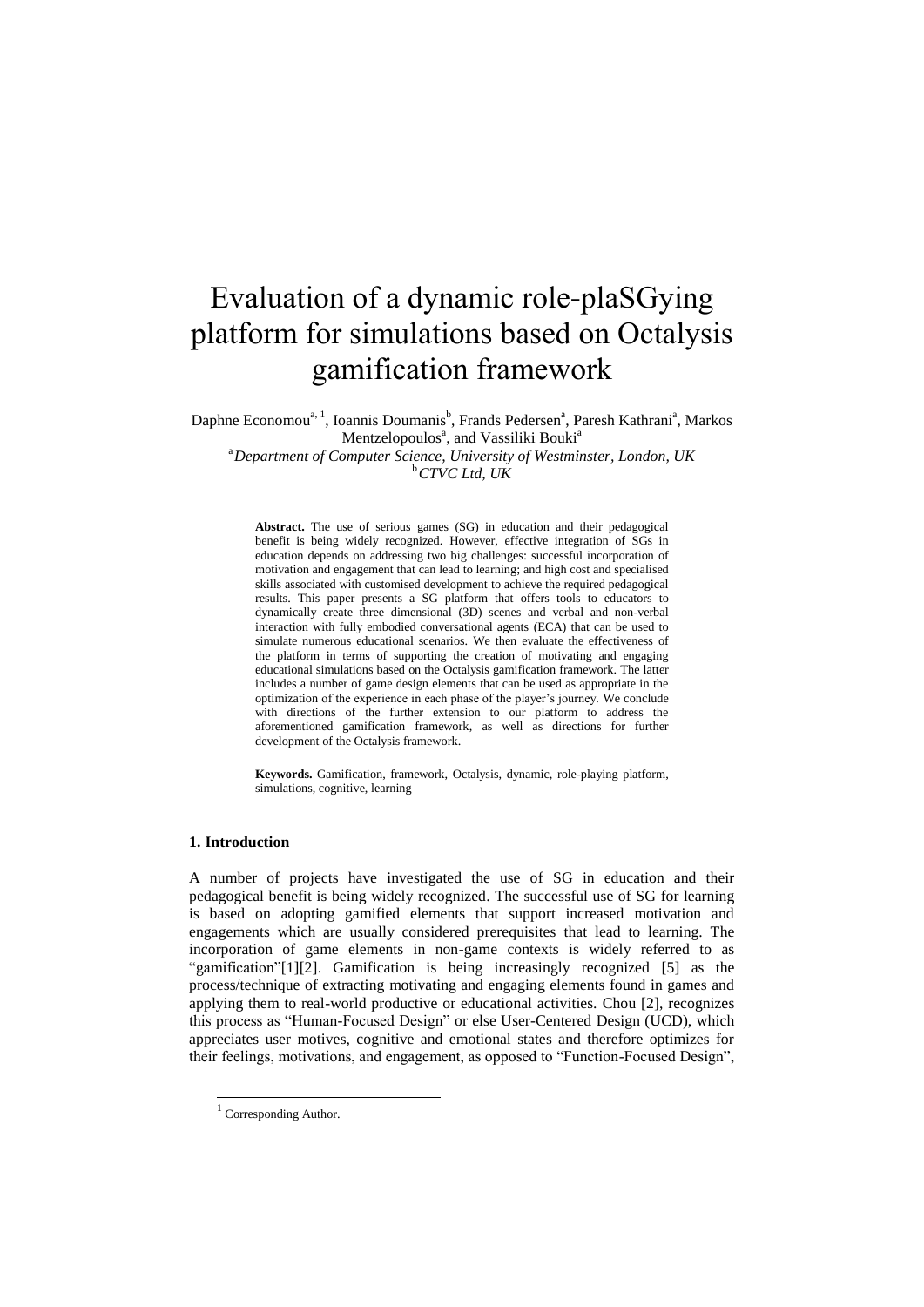which is designed for pure efficiency. The term gamification has been adopted because it was the games industry that was the first to master UCD.

The successful incorporation of gamification particularly in educational context is challenging. Rickel [\[6\],](#page-8-3) notes that stories with interesting characters have a powerful ability to engage and capture our attention and leave memorable impressions. Students, in interactive smart virtual environments (VEs) with interesting virtual characters, may experience the scene in a more interactive, engaging and immersive manner. Hence, the virtual experience can enhance their learning constructively by providing new educational capabilities [\[7\].](#page-8-4) A number of research projects have attempted to embody virtual characters with verbal and nonverbal communication and to evaluate their impact in computer-based learning environments [\[8\]\[9\].](#page-8-5) Generally, ECAs allow richer learning experiences as the interaction is multimodal (e.g., gaze, facial expressions, head nods and gestures).

However, despite the increased number of systems featuring ECAs in various learning domains, current systems offer limited options to instructors to adapt the system to suite various scenarios within a single domain, not to mention to apply gamified elements that would aid the educational experience. Typically, these environments offer a level-builder that allows some degree of content adaptation. In particular, users can load a predefined 3D object in the builder and modify its appearance through a menu of choices. The main advantage of this approach is that the user can apply various props (e.g., hair, clothes, etc.) on the 3D mesh without modifying its basic attributes (e.g., animations, morphs, etc.). Creating fully instructor/lecturer-driven scenarios requires tools that allow the creation of custommade 3D environments (including the appearance of the models and the content of the dialogue between the student and the ECA) and gamified features, like competition, time constrains, levels of difficulty, milestones, feedback etc. that fully reflect a given scenario.

Section 2, of this paper presents a SG platform architecture that allows the dynamic creation of 3D scenes, interaction with ECAs and setting up milestones and duration to simulate numerous educational scenarios, without requiring specialized technical or artistic skills. Section 3, we present a gamification framework, which includes a number of game design elements that can be used in the optimization of the experience of the player's/students journey. Section 4 evaluates the effectiveness of the aforementioned platform in terms of supporting the creation of motivating and engaging educational simulations based on the Octalysis gamification framework. The paper concludes with directions for further extension to the SG platform to address the Octalysis framework, as well as directions for further development of the framework.

# **2. Westminster Serious Games Platform (wmin SGP) System architecture**

The wmin SGP has been designed following a UCD process, aiming to address specific educational requirements in Higher Education of academics of the Department of Politics and International Relations and Westminster Law School at the University of Westminster, who use simulations as teaching and learning tool. The wmin SGP is a 3D interactive system that allows multimodal interaction with ECAs (play mode) and dynamic creation of gamified scenarios and dialogues with the use of an intuitive graphical user interface (GUI) (edit mode) [\[12\].](#page-8-6) Thus, the wmin SGP promises to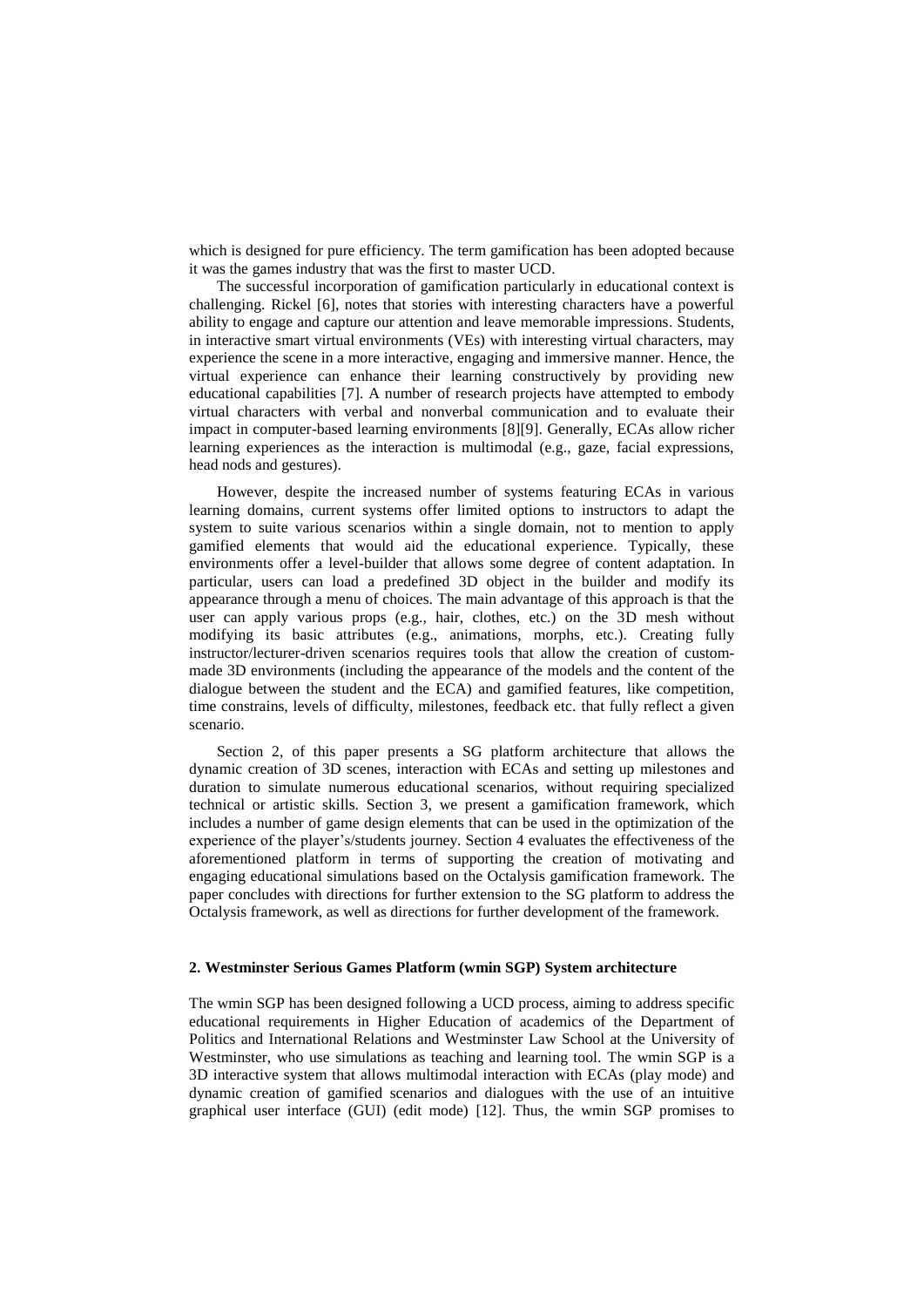enable the creation of endless scenarios intended for a wide range of topics and student needs.

The Wmin SGP edit mode (see Figure 1) consists of five components:

- 1. *Scene Editor (SE),* which offers a matrix-style environment where instructors/learners can develop custom-made scenes with fully-functional ECAs.
- 2. *Natural Language components (NLC)*, which processes input text in plain English and generate relevant responses.
- 3. *The non-verbal behaviour generator (NVBG)*, a rule-based component that analyses an ECA response and proposes appropriate non-verbal behaviours (gestures, face expressions and gases) which is defined in its behavioural file.
- 4. *The Speech components (SC)*, a Text-to-Speech (TTS) component generates the ECA's speech and the timing needed to synchronize the speech with the non-verbal behaviours.
- 5. *The Dialogue Editor (DE)*, a tool designed to help instructors/learners create dialogues and select relevant non-verbal behaviours.

To build a role play simulation, instructors/learners must go through five steps:

- 1. Create the 3D scene and bring in Virtual Humans (VHs) Instructors/learners can load an empty environmental template and VHs to create a scene that fully reflects the requirements of a given scenario. The GUI offers tools and guidance to assist the editing process (see Figure 1). Objects have a standard menu with various manipulation options (e.g., move up or down, rotate, etc.). A dummy character provides a visual indicator of the user's viewpoint of the scene.
- 2. Create a text based introduction to describe the game objectives.
- 3. Create Conversational Milestones Conversational milestones are key-points in the dialogue that can be displayed to aid/direct the learners to elicit the required information via their interaction/communication with the VHs. It is also a means of feedback for the learners about their progress in achieving their goals.
- 4. Toggle simulation timer Content authors can increase the level of challenge each scenario poses by adding a countdown timer. This means that learners have to play against time to meet the requirements of the scenario. The game ends once the allocated time has expired.
- 5. Create and assign dialogues to characters using a modified version of the virtual human builder (VHBuilder)– Instructors/learners define the verbal and non-verbal responses of the ECAs in the scene. Q&A pairs are entered in plain English and are linked to VHs and behavioural rules (animations, facial expressions) can be modified or created. The tool can access a number of predefined libraries of face, body and location animation (e.g., walking, running, etc.).

Once a simulation is completed it is being added in a database/a library of simulations that can be accessed from a drop down menu. The users can then play/run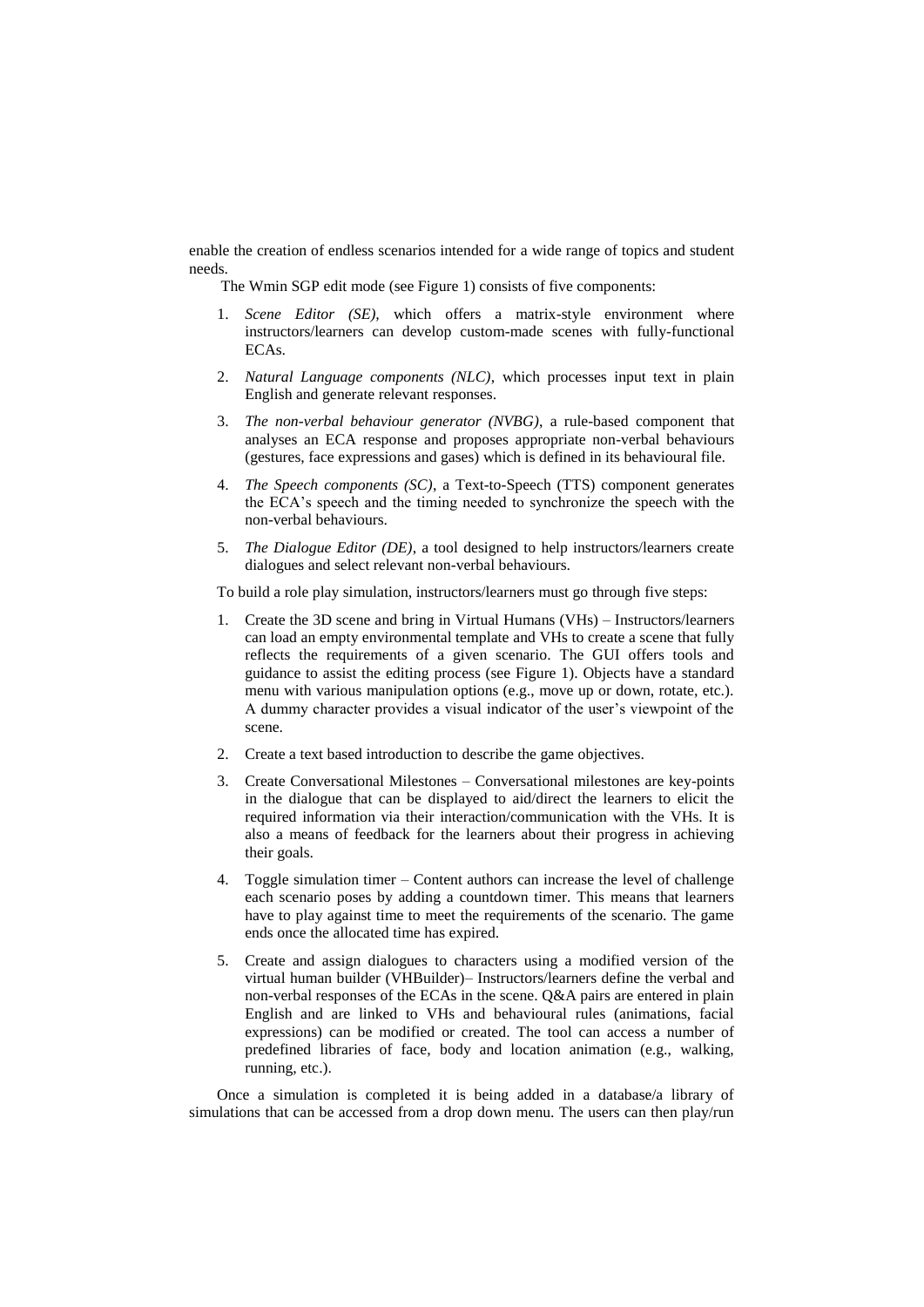the simulation and interact in the VE and with the VHs in order to: for learners, to achieve the objectives of the simulation; or for instructors, to assess the completeness of a simulation that learners might have created.

The wmin SG platform has been developed using Unity 3D game platform [\[10\]](#page-8-7)  coupled with the ICT Virtual Human toolkit [\[11\].](#page-8-8) The latter is an open-source collection of modules, tools and libraries that facilitates the creation of ECAs. Its main render is Unity3D that makes contents created with the toolkit accessible through the WWW through Unity's Web player.



**Figure 1.** A screenshot of the edit mode of the wmin SGP that provides guidance to the user to edit the scene and use the available editing tools.

Empowering lecturer/instructors to create custom-made scenarios and iteratively improve them with the help of the students should provide a more comprehensive coverage of the intended learning outcomes than when the scenario is crafted by the developer alone. The Octalysis framework which is presented in (Section 3) offers the potential to reviews the gamified features supported by wmin SGP that contribute to the creation of engaging and motivating educational experiences.

#### **3. Octalysis gamification framework**

Octalysis is a framework that organizes systematically a list of gamified elements or cognitive drives (see Figure 2) that can be used in UCD to make an application engaging and motivating [\[2\].](#page-8-2) The framework suggests that almost every game is "fun" because it appeals to certain core drives within human that motivate players towards certain activities. The Octalysis framework organizes those motivating factors into the following 8 core drives which is based on an octagon shape hence its name:

- 1. *epic meaning and calling* is the need to participate in something bigger than just yourself;
- 2. *development and accomplishment* is about motivating people because they are feeling that they are improving, they are leveling up and achieving mastery;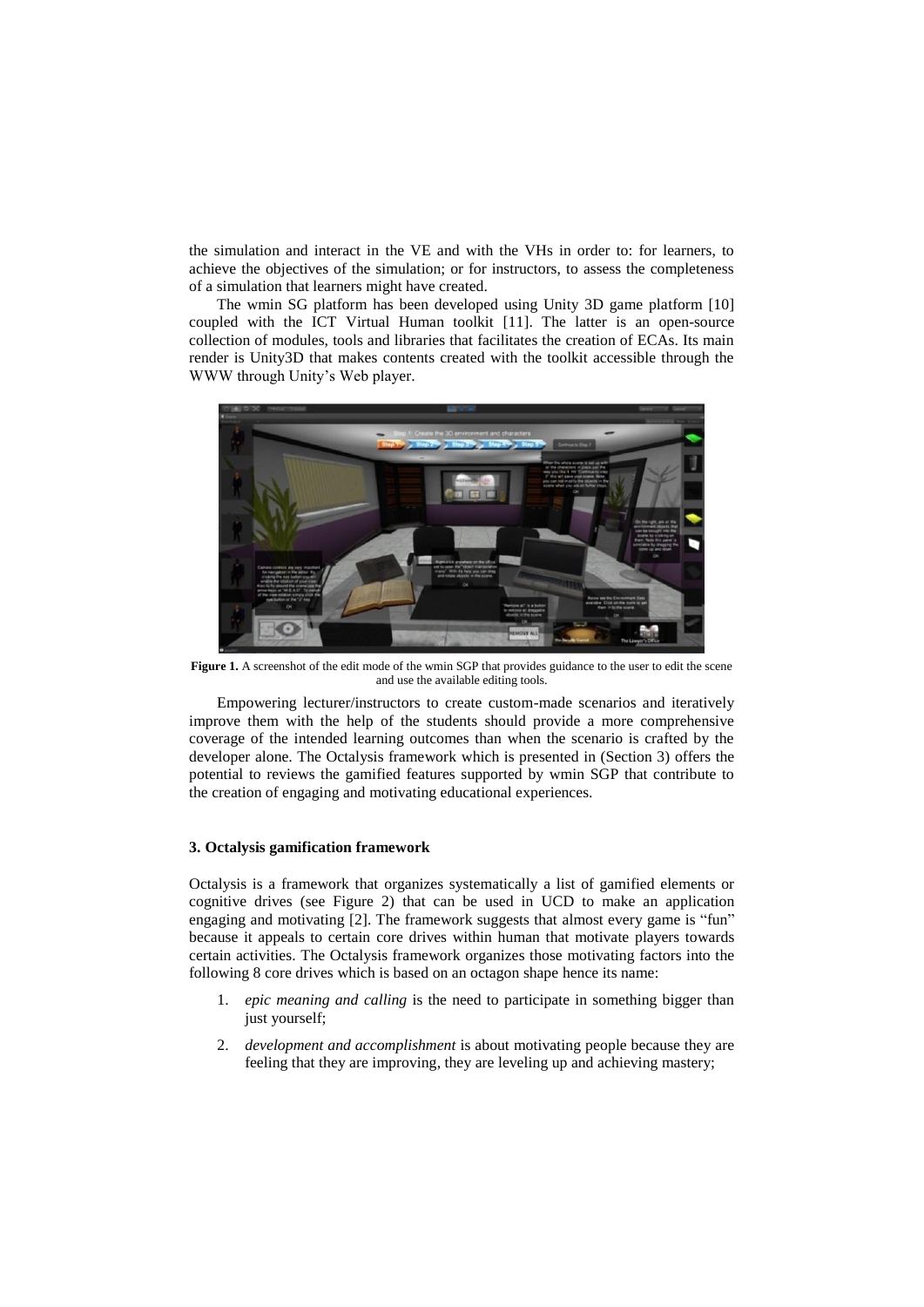- 3. *empowerment of creativity and feedback* is the core drive that motivates people to incorporate their creativity, try different combinations and strategies, seek feedback and adjust;
- 4. *ownership and possession* is the primary core drive that motivates people to accumulate possessions, improve it, protect it and get more;
- 5. *social influence and relatedness* refers to the activities motivated by the influence of other people (e.g., by what other people do or think);
- 6. *scarcity and impatience* is what motivates people to want something they cannot have (e.g., because it is not immediately or easily obtainable);
- 7. *unpredictability and curiosity* is willingness to discover the unknown outcome and involve chance;
- 8. *loss and avoidance* refers to the motivating factors that help people avoid situations they do not want happening (e.g., to die in a game).



**Figure 2.** The Octalysis Gamification Framework [\[2\]](#page-8-2)

Within Octalysis, the core drives on the right (see Figure 2) are considered Right Brain core drive and are related to creativity, self-expression, and social aspects. The Left Brain core drives have a tendency of being more based on Extrinsic Motivation which means that the motivation is to obtain something, whether it is a goal, a good, or anything you cannot obtain. The core drives on the left (see Figure 2) are considered Left Brain core drives and are associated to logic, calculations and ownership. The Right Brain core drives have a tendency of being based on Intrinsic Motivations which means that the motivation is that the activity itself is rewarding on its own and you do not need a goal or a reward.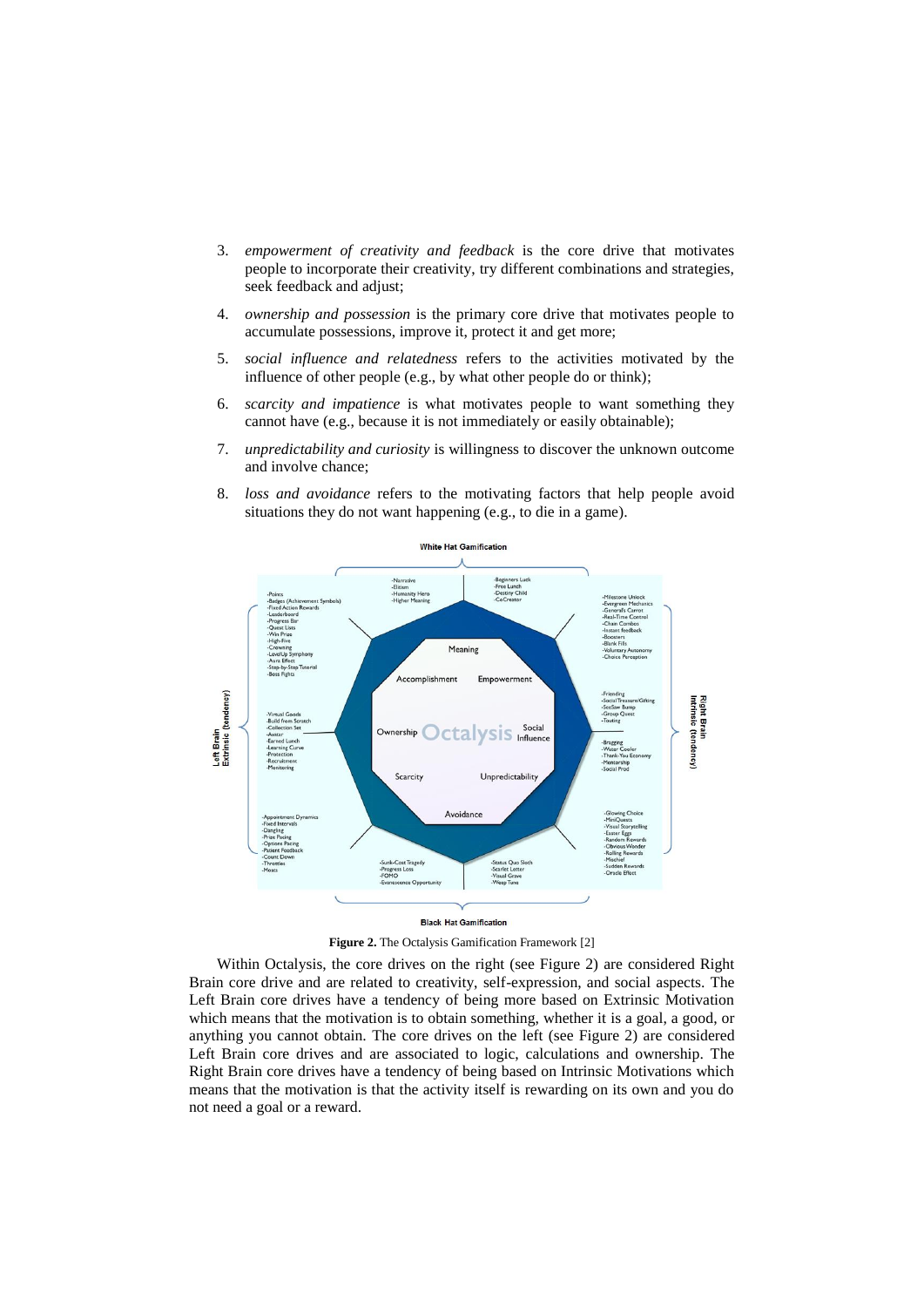Some extra dimension to the framework is that the top core drives in the octagon are considered very positive motivations – white hat, while the bottom core drives are considered more negative motivations – black hat. The white hat gamification involves motives that engage the user/player in activities that allow expressing creativity, and achievement through skill mastery, which encourages a higher sense of meaning, confidence and empowerment. The black hat gamification on the other hand involves motives that drive active engagement based on uncertainty and the fear of losing something. Such type of interaction nurtures bad emotions. To achieve good gamification all 8 core drives should be considered on a positive and productive activity so that everyone ends up happier and healthier.

The following section reviews the gamified features that are supported by wmin SGP using Octalysis framework. This analysis provides an indication of how satisfactory the platform supports tools to allow the creation of engaging and motivating educational experiences.

#### **4. Evaluation of the wmin SGP based on the Octalysis framework Core Drives**

Creating an experience incorporating the right game mechanics and game design techniques to engage and motivate people to achieve their learning objectives requires deep analysis, reasoning, testing and adjusting. This section reports preliminary expert evaluation result of wmin SGP against Octalysis core drives (see section 3) based on four expert evaluators using the Octalysis Tool. This is an online tool that allows evaluators to assess a product/process against the Octalysis core drives using a scale of one to ten, where 10 is "best" and based on the overall scoring it reports on how well those have been incorporated in the system/process. The scope of this evaluation was to review the wmin SGP play mode features and editing tools (see section 2) that are used to create bespoke game simulations that fulfill specific educational requirements.



**Figure 3**. Average of the score provided by expert evaluators to wmin SG using the Octalysis Tool.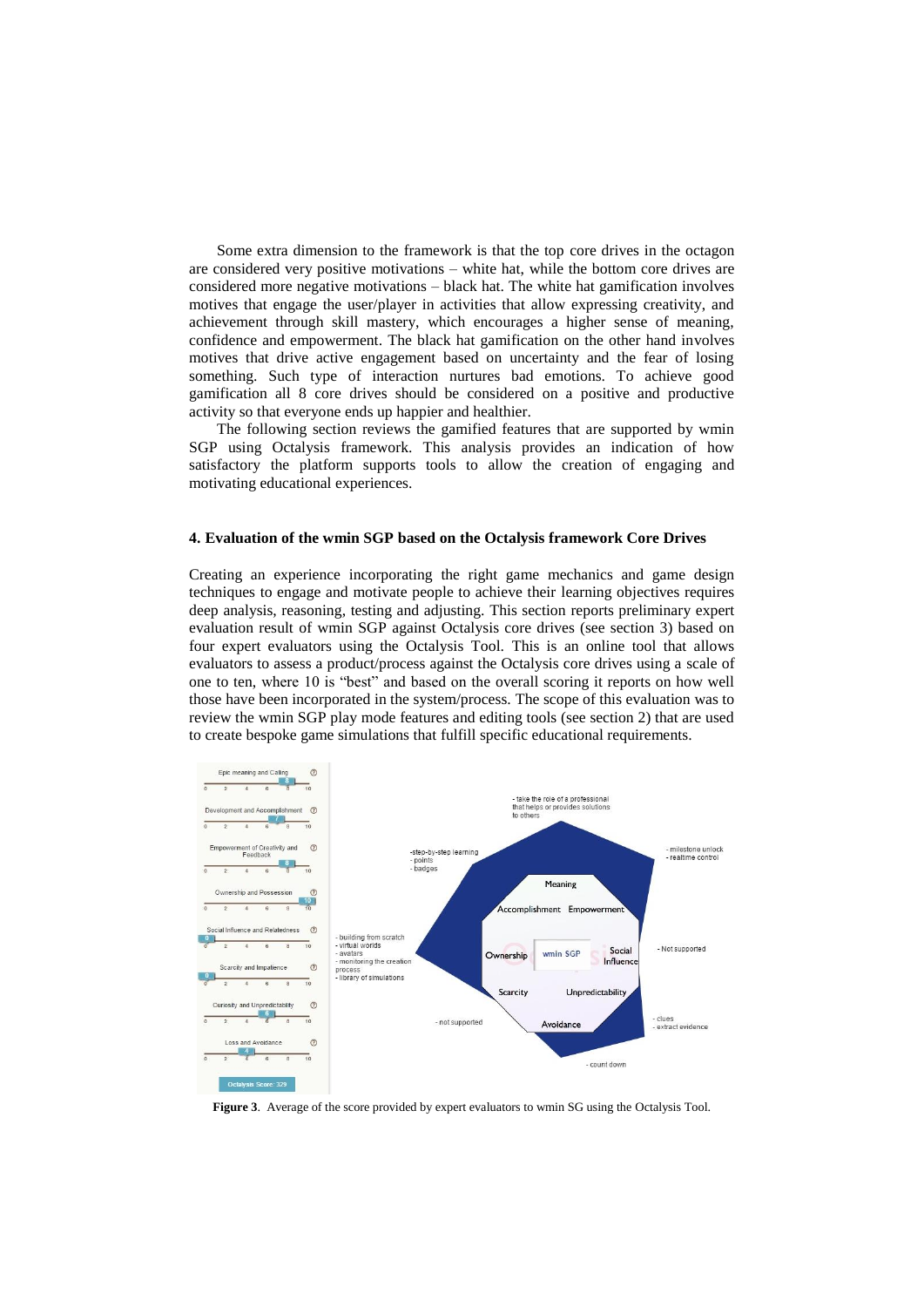The expert evaluators spend enough time getting familiar with the use of the wmin SGP. Then they followed an explicit list of expected user actions to create two game simulations one for politics and one for law, and they have been asked to provide a score for each of the Octalysis core drives for wmin SGP tools and a short justification for their score. Below we provide a summary of the evaluators reasoning of their review, while figure 3, presents the average rating for each core drive accompanied by a graph that demonstrates the balance between them.

*Epic meaning and calling –* wmin SGP is designed for the creation of simulations that support learners to practice the professional role for which they are being trained. For example they may take the role of a lawyer, a counselor who intends to defend a person in need, or help their client respectively, or the political leader who is involved in influencing public policy and decision making. The simulations engage the learners in a **narrative** that involves **elicitation** of information to apply the law, extract evidence based on which to defend a client, provide the best advice to their client, negotiate or take political decisions. Thus, the platform is considered as a tool that strongly supports meaning.

*Development and accomplishment* – wmin SGP provides an environment that supports a **step-by-step** process that helps the learners achieve a set of **milestones** linked to learning goals. Milestones could be associated with **points** or **badges** to be won that could reveal their level of achievement.

*Empowerment of creativity and feedback –* is supported in terms of **unlocking milestones** and controlling the narrative and the way that the activity advances in **realtime**. There are various directions that empowerment could be enhanced that would be very suitable to the abovementioned learning activities. By providing **instant feedback** and awarding learners with boosters for example.

*Ownership and possession –* is strongly supported by the wmin SGP, as the whole concept of the platform is based on allows **building from scratch** bespoke simulations, with custom made **virtual worlds**, **avatars** and narratives. The five steps process of building simulations presented in (section 2) assists **monitoring** the process of creating the simulations. The system allows the creation of a **library/collection set** of simulations that could be linked when the learners progress through their learning journey.

*Social influence and relatedness* and *scarcity and impatience* are not supported by the platform. Social influence and voting are interesting concepts with potentially strong benefit to learning to be exploited.

*Unpredictability and curiosity –* is supported as far as **visual storytelling** is concerned, gradually discovering clues and collecting information that aids the creation of the broader images of a simulation based on which decision making can occur.

*Loss and avoidance* – is supported in terms of increasing the level of challenge each scenario poses by adding a **countdown timer**. The learners have to play against time to meet the requirements of the scenario. The game ends once the allocated time has expired. An interesting concept that could increase or sustain engagement would be to add a factor of negative marking, loosing points or boosters that have been gained, that could be linked to time that a task is completed or the learner to progress to the next level.

The Octalysis Tool average score for wmin SGP was 329 which demonstrates that the platform allows the creation of fairly balanced simulations in both White Hat and Black Hat core drives. In addition, it showed that there is a good balance between Left